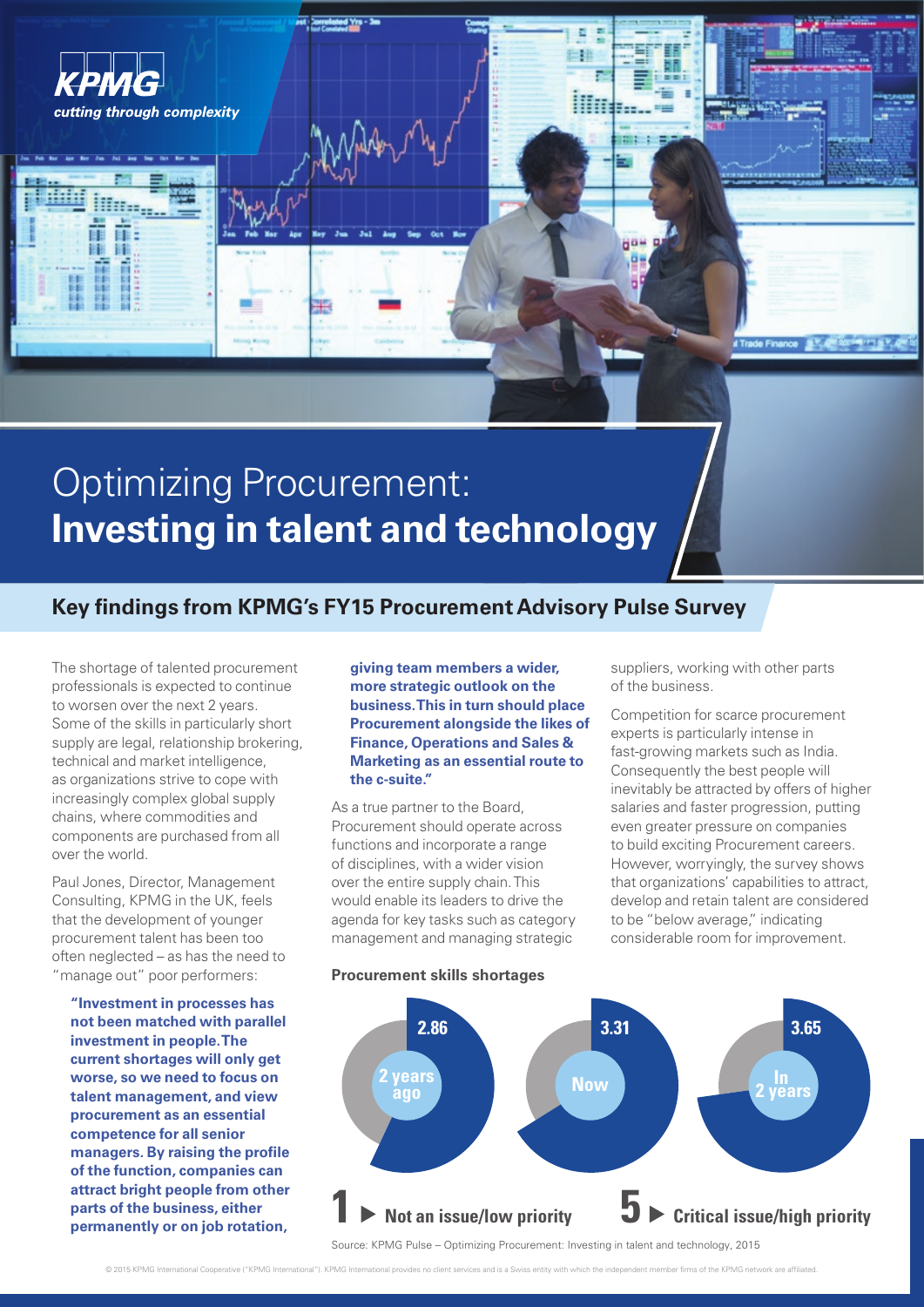# **Can technology close the skills gap?**

The survey respondents feel that investing in technology and automation is the most important means to address skills and talent shortages, followed by optimizing processes and increasing use of shared services. These three elements can be complementary, with process standardization and automation enabling a smaller, core procurement team that would be freed up to spend more time on strategic activities.

The findings also suggest that many Procurement functions lack in-depth capabilities to make the most of technology. When asked about the level of technological skills in areas such as invoicing, purchase-to-pay, sourcing, supplier collaboration, spend analytics, and contract management, respondents rate organizations as "average-to-weak"; an issue that concerns S.V. Sukumar, Head of Manufacturing Sector for KPMG in India:

**"Procurement now has a global remit, and volatile commodity prices and fluctuating supply and demand affect both the price and availability of critical components and materials. Relatively few procurement professionals have the experience to manage such unpredictability – or the advanced tools to help them predict and hedge against price movements and other changes. It's not surprising that respondents feel that market intelligence will be one of the most important skills for tomorrow's procurement professionals. They need to know what data is available, where to access it, and, critically, how to use it."**

KPMG's Paul Jones believes that technology alone will not be enough: "Businesses need people that understand technology and processes *and* possess strong technical procurement skills such as supplier relationship management, business partnering and category management. These kinds of competencies can be developed through more structured, blended learning and knowledge sharing across the organization."

However, "developing more interesting procurement career paths" is ranked as the least important means to address skill shortages, implying that many organizations are not sufficiently committed to career development.

Investing in **technology** and **automation** is considered the **most important** means to address procurement **skills and talent** shortages.

### **How to address procurement talent and skills shortages**

| Investing automation<br>and technology                                        | 3.24 |  |
|-------------------------------------------------------------------------------|------|--|
| Optimizing procurement processes<br>to minimize labor requirements            | 3.04 |  |
| Increasing use of procurement<br>shared services                              | 2.96 |  |
| Focusing on retention of most critical/<br>valuable procurement professionals | 2.89 |  |
| Improving procurement professional<br>training capabilities                   | 2.82 |  |
| Increasing compensation for<br>procurement professionals                      | 2.70 |  |
| Focusing on more holistic<br>procurement talent management                    | 2.64 |  |
| Increasing use of<br>procurement outsourcing                                  | 2.63 |  |
| Developing more compelling<br>procurement career paths                        | 2.60 |  |
| <b>Very often/always</b><br>/never                                            |      |  |

Source: KPMG Pulse – Optimizing Procurement: Investing in talent and technology, 2015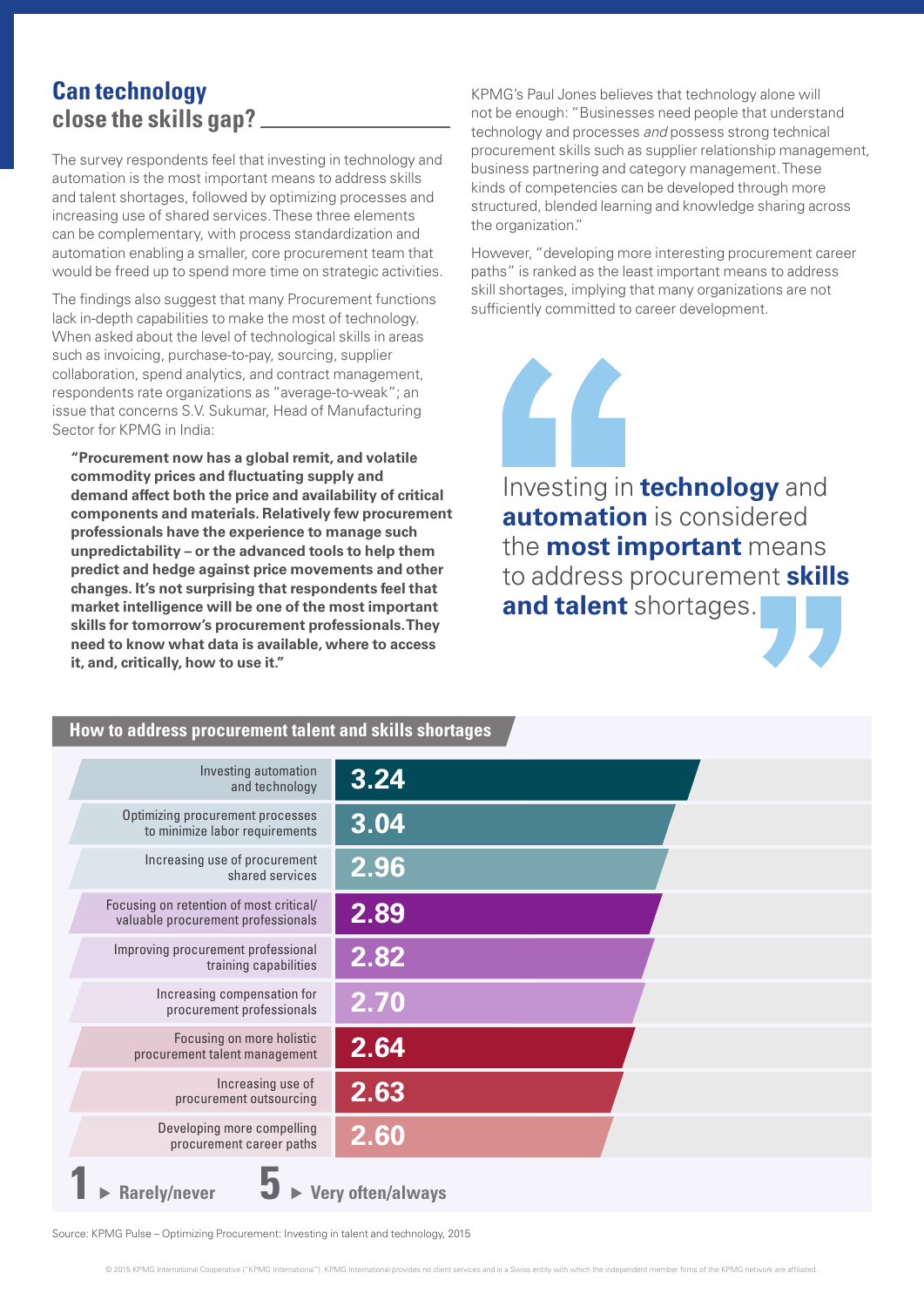# **In-house versus third party skills**

Respondents see the number one technology challenge as the deployment of analytics to harness big data. Such skills are especially in demand, and KPMG's S.V. Sukumar believes that businesses may not be able to build sufficient resources internally: "Even if you do manage to train your own people in this area, they are likely to be quickly snapped up by competitors. In addition, most procurement teams are limited in scale, which opens the door to dedicated, independent advisory firms that can specialize in specific sectors."

Lack of integration of disparate procurement systems and applications is rated as a highly significant obstacle, along with master data management. Many organizations also struggle to achieve widespread adoption of technologies, often due to cultural resistance. By linking performance management with behavioral change, it should be possible to leverage technology more effectively.

When asked where technology could have the biggest impact upon

#### **Biggest technology challenges and barriers**

| Deploying and leveraging procurement data and<br>analytics applications to harness "big data"   | 3.64                           |
|-------------------------------------------------------------------------------------------------|--------------------------------|
| Integrating disparate procurement<br>IT applications and systems                                | 3,50                           |
| Integrating procurement IT applications and<br>systems across business units                    | 3.43                           |
| Deploying and leveraging technologies<br>supporting master data management                      | 3.42                           |
| Integrating procurement IT applications and<br>systems across geographies                       | 3.40                           |
| Consolidating and standardizing existing enterprise<br>resource planning (ERP) software systems | 3.39                           |
| Deploying, leveraging and managing the usage of<br>cloud procurement applications and tools     | 3.20                           |
| Deploying and leveraging procurement<br>mobile apps and collaboration tools                     | 3.13                           |
| Minor challenge/barrier                                                                         | <b>Major challenge/barrier</b> |

Source: KPMG Pulse – Optimizing Procurement: Investing in talent and technology, 2015

procurement, the most popular response was financial analysis and optimization. These two activities can demonstrate how procurement contributes to the bottom line, and help to enhance the function's reputation, which in turn could open the door for investment in enabling technologies.

## **Case study: rising influence, aided by technology**

The client, an oil and gas company, wanted to improve the way it purchased materials and services, and in doing so, serve customers better and help the business grow. In addition to lacking influence, the Procurement function lacked some key technical and technology skills, which restricted its ability to adopt new ways of working.

### **KPMG's approach**

The member firm helped create a centralized, global supply chain operation, with standardized processes for procuring goods and services. Various procurement and sourcing software tools were introduced, to help minimize manual work, provide more control over spending, reduce stock levels, and better manage supplier contracts.

By assessing what skills were needed for this new organization, gaps were identified & recruitment, training and developments programs were recommended. A 'technical competency' was introduced framework that matched specific skills to jobs, so that people could use

the new technology effectively and get the most out of its undoubted power.

As a result, the Procurement process is fully automated, and operated by a single, global team, with a common culture, and the flexibility to adapt to local market needs. The group managed to achieve cost savings 20 percent above forecast. The enhanced standing of the Procurement team enables it to become more involved in strategic decisions, which should ultimately bring down costs further and build stronger supplier and customer relationships.

### **Lessons learned**

- Technology may not enhance procurement without effective processes in place, and staff skilled in utilizing the software
- Companies need a detailed understanding of the skills required of their teams.